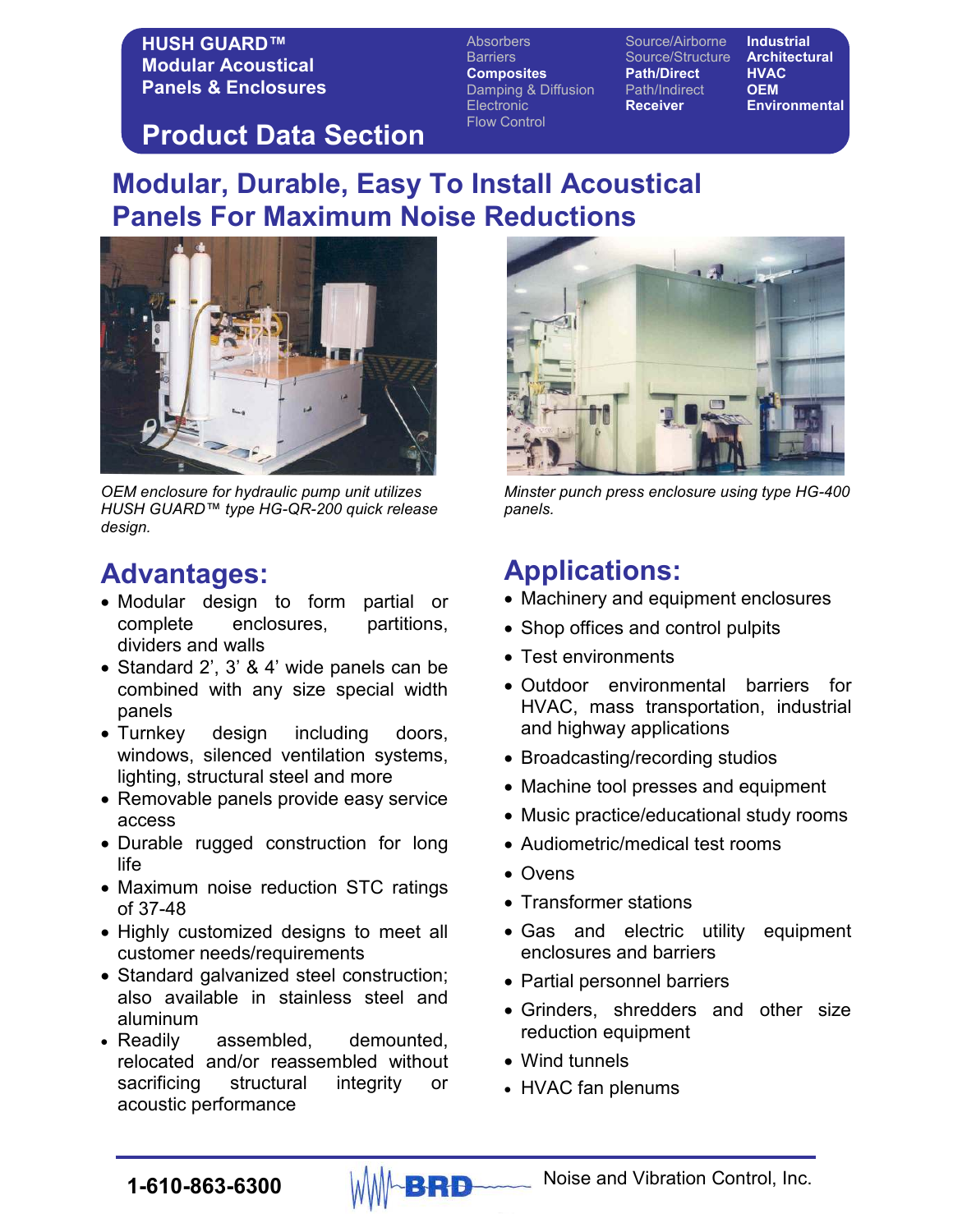### **Product Data Section**

### **About BRD HUSH GUARD™ Products:**

BRD HUSH GUARD™ acoustical panels are formed using sheet metal perimeter reinforcing channels spot welded or pop riveted to a solid and a perforated sheet filled with high density acoustical insulation for an overall thickness of 2", 4" or 6" as standard. The perforated sheet acts as a retaining screen for the insulation but is acoustically transparent allowing sound waves from the noise source to be absorbed. The outside solid sheet acts as a sound barrier reflecting incident sound waves back through the acoustic fill where further absorption takes place. Standard and custom manufactured panels assemble together using "H" joiners or by tongue and groove and are further secured using sheet metal self-tapping screws. *Exploded view of typical HUSH GUARD™* 



*acoustical panel enclosure*.

## **Panel Vs. Enclosure Performance**

The tables on the next page list laboratory test data for an individual one piece panel. This will not always be indicative of the enclosure performance because of noise leakage (flanking) over the surface area of the enclosure walls and roof. Leakage around pipe penetrations, under doors and around windows, through air ventilation openings, etc. can drastically compromise the panel performance as shown on the graph at right. In the example, an enclosure design that has as little as 1% open area over the entire surface area of the enclosure exhibits an actual transmission loss of about 20 even though



the panels are rated for almost 40 dB transmission loss. The lesson to learn is that design drives the enclosure performance as much or more than the panel ratings.

Technical Information Application Details New Products Installation Guidelines

**Accessories Selection Information** 

**General Information**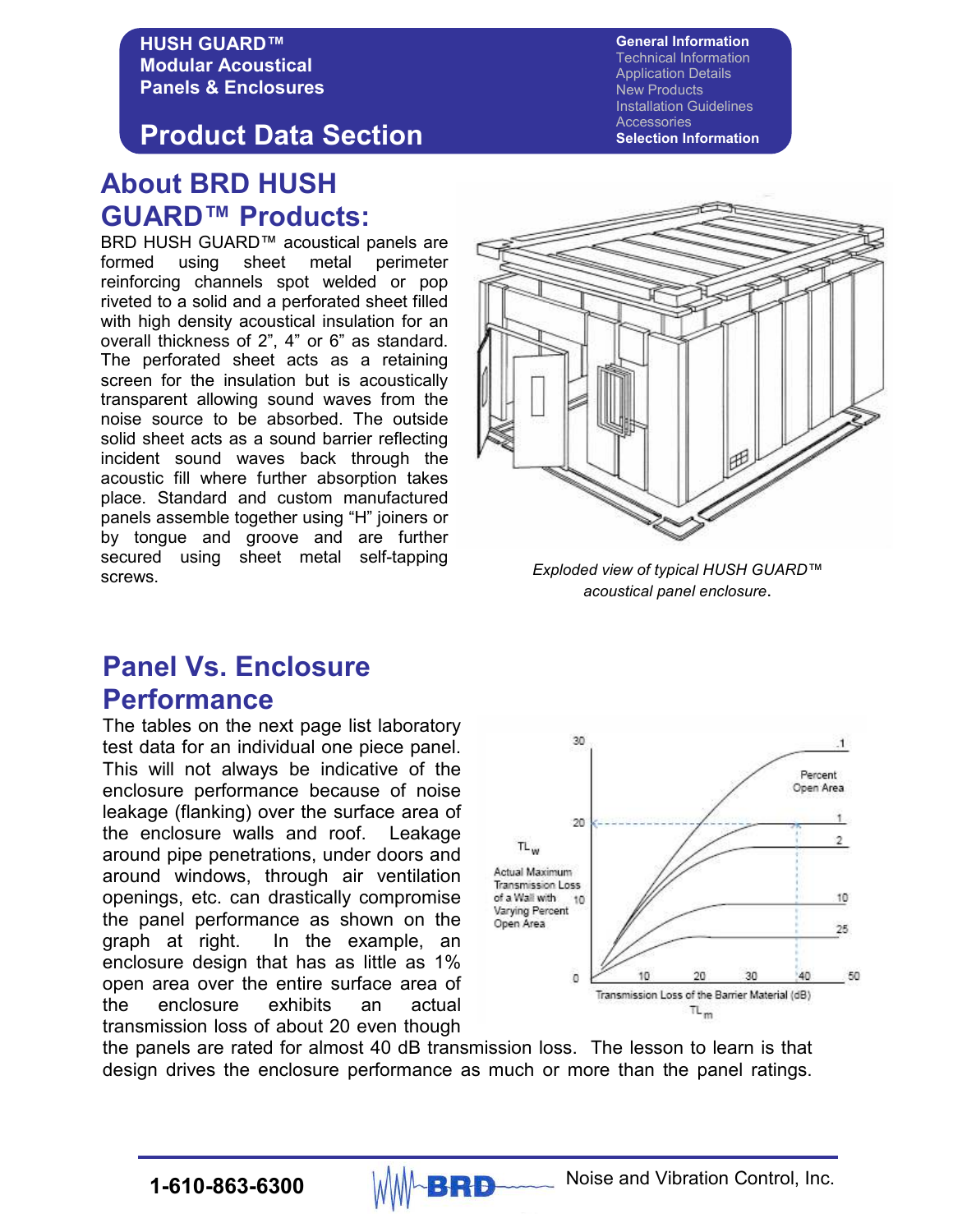### **Product Data Section**

General Information **Technical Information**  Application Details New Products Installation Guidelines **Accessories** Selection Information

### **Acoustic Performance Data:**

| <b>Product</b> | Sound Transmission Loss (dB) Frequency (Hz) |     |     |      |      |      |            |
|----------------|---------------------------------------------|-----|-----|------|------|------|------------|
|                | 125                                         | 250 | 500 | 1000 | 2000 | 4000 | <b>STC</b> |
| <b>HG-200</b>  |                                             | 23  | 34  |      | 55   | 57   | 37         |
| <b>HG-210</b>  | 24                                          | 25  | 33  | 43   | 50   | 55   | 38         |
| <b>HG-400</b>  | 21                                          | 28  | 39  | 48   | 56   | 58   | 40         |
| <b>HG-410</b>  | 23                                          | 31  | 40  | 49   | 56   | 62   | 42         |
| <b>HG-420</b>  | 27                                          | 34  | 41  | 46   | 53   | 59   | 44         |
| <b>HG-500</b>  | 18                                          | 26  | 35  | 45   | 49   | 52   | 37         |

| <b>Product</b> | <b>Sound Absorption Coefficients Per Frequency (Hz)</b> |      |      |      |      |      |            |
|----------------|---------------------------------------------------------|------|------|------|------|------|------------|
|                | 125                                                     | 250  | 500  | 1000 | 2000 | 4000 | <b>NRC</b> |
| <b>HG-200</b>  | 0.15                                                    | 0.66 | 1.07 | 1.06 | 0.97 | 0.86 | 0.95       |
| <b>HG-210</b>  | 0.26                                                    | 0.53 | 1.00 | 1.03 | 0.97 | 1.02 | 0.90       |
| <b>HG-400</b>  | 0.60                                                    | 1.13 | 1.12 | 1.09 | 1.03 | 0.91 | 1.00       |
| <b>HG-410</b>  | 0.68                                                    | 1.06 | 1.12 | 1.08 | 1.03 | 0.98 | 1.05       |
| <b>HG-420</b>  | 0.45                                                    | 0.96 | 1.15 | 1.10 | 1.05 | 0.97 | 1.05       |
| <b>HG-500</b>  | 0.92                                                    | 1.15 | 1.22 | 1.13 | 1.08 | 1.04 | 1.15       |

### **Panel Constructions:**

|               | Thick-<br>ness | Solid <sup>1</sup><br><b>Skin</b> | Perf. <sup>1</sup><br>Skin <sup>2</sup> | Weight<br>per sq. ft. |
|---------------|----------------|-----------------------------------|-----------------------------------------|-----------------------|
| <b>HG-200</b> | 2"             | 18 ga.                            | 22 ga.                                  | 4.0 lbs.              |
| <b>HG-210</b> | 2"             | 16 ga.                            | 22 ga.                                  | 4.7 lbs.              |
| <b>HG-400</b> | 4"             | 18 ga.                            | 22 ga.                                  | 5.0 lbs.              |
| <b>HG-410</b> | 4"             | 16 ga.                            | $22$ ga                                 | 5.7 lbs.              |
| <b>HG-420</b> | 4"             | 16 ga.                            | 22 ga.                                  | 9.6 lbs.              |
| <b>HG-500</b> | 5"             | 16 ga.                            | 22 ga.                                  | 6.0 lbs.              |

- 1. Panel skins are all galvanized cold rolled steel.
- 2. Perf. skins have 3/32" holes on 3/16" staggered centers
- 3. Optional aluminum and high density polyethylene constructions.
- 4. All stiffeners and panel channel framing is minimum 18 ga. steel with face sheets spot welded in place.
- 5. Panels are designed to withstand wind loads of 25 lbs/sq. ft., both negative and positive.
- 6. Panel fill is non-combustible high density semi-rigid non-hygroscopic HUSH BATT™ packed under 5% compression.

### **Panel Finishes:**

- 1. Galvanized steel (std.)
- 2. Galvanneal "Paint Ready" steel
- 3. Air dried shop applied
- 4. Thermosetting TGIC Polyester Powder Coating in color selected by Architect
- 5. Custom as specified

### **Steel Finishes:**

- 1. Prime Painted (standard)
- 2. Primer with air dried shop applied finish paint
- 3. Hot dip galvanized (availability dependent on final steel member sizing)
- 4. Colors available to match panels
- 5. Sand blasting prep only as specified by contractor
- 6. Custom as specified

**1-610-863-6300** MMABRD Noise and Vibration Control, Inc.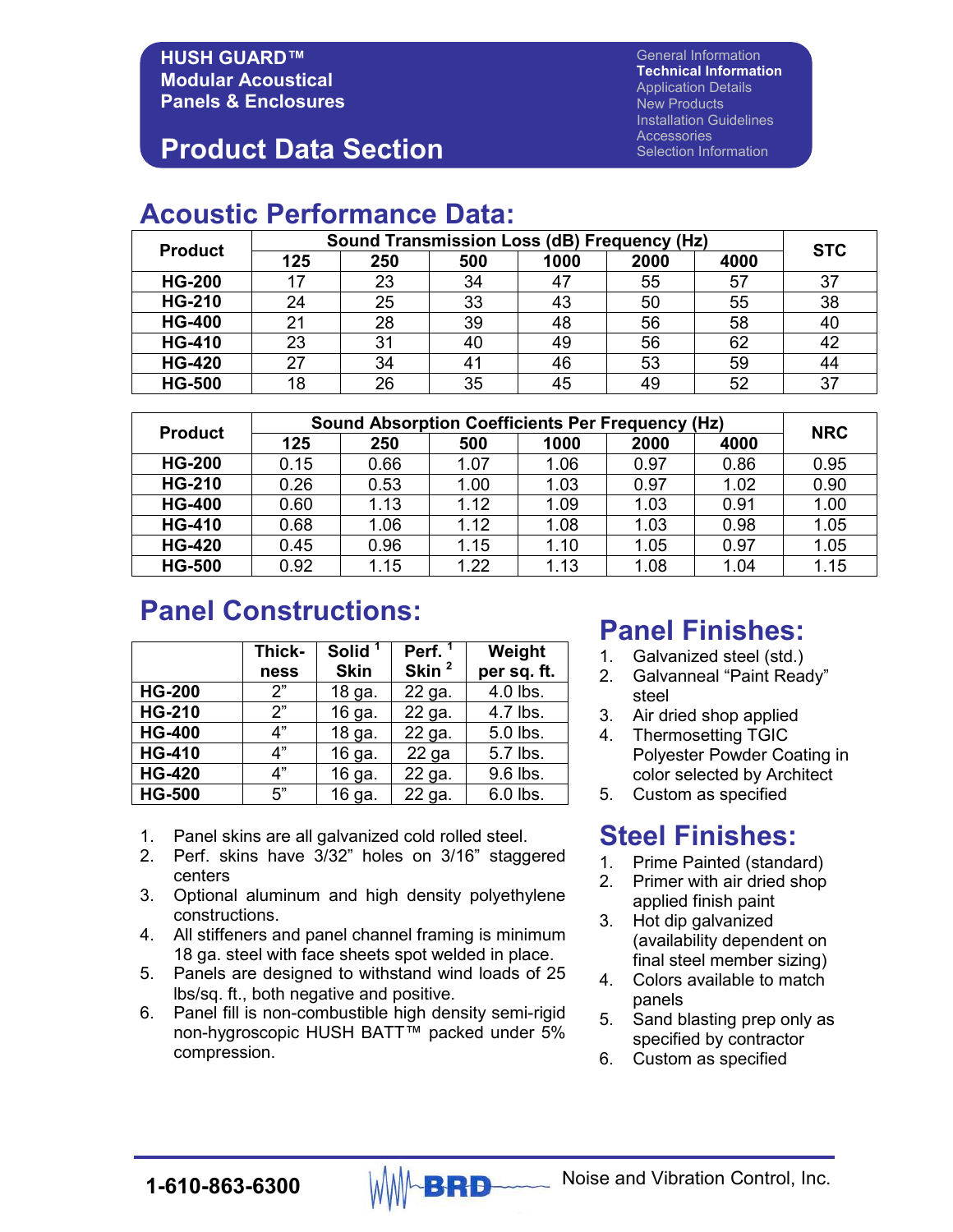### **Product Data Section**

General Information Technical Information Application Details New Products **Installation Guidelines Accessories** Selection Information



*Foundation with anchor bolts for columns.*



*Structural steel columns are erected.*



*Type HG-400 acoustical panels erected in the structural framework.*

### **Installation Guidelines 1) PLANNING**

Review the CAD erection drawings and bill of materials which will list all panels, trim (flashing) and other accessory items required for the job.

#### **2) INSTALLATION OF STRUCTURAL STEEL**

Most HUSH GUARD™ enclosures up to a size that does not exceed a 12' roof span in any one direction or height are completely self-supporting without the use of supplementary structural steel. When required, the structural steel will be detailed on the drawings and should be installed according to the instructions.

#### **3) INSTALLATION OF BASE CHANNEL**

Like all trim and flashing, the base channel is supplied in standard lengths and must be cut to size by the installing contractor. It is the customer's responsibility to be sure that the foundation or bearing surface is suitable for the support of the enclosure.

#### **4) ERECTION OF WALL PANELS**

Start at a corner and set panels on each side of the corner into the floor channel. Secure corner panels with outside corner flashing using sheet metal screws. Tongue and groove panels or supplementary H joiners are used to sequentially connect additional panels in either direction until all perimeter walls have been erected.

#### **5) DOOR FRAMES AND DOORS**

Door frames and doors are installed during the natural panel sequence with adjacent panels fitting against the frame on both sides for standard doors. Depending on the size, some standard and premium doors will be pre-installed in a larger panel.

#### **6) INSTALLATION OF ROOF PANELS**

Install the roof panels according to the erection sequence shown on the drawing.

#### **7) INSTALLATION OF TRIM**

Install all outside and inside trim and flashing. It is recommended to fasten inside flashing at all panel joints and at all internal panel stiffeners.

#### **8) ACCESSORY ITEMS**

Lighting, ventilation systems and other accessories should be installed as per the drawings.

#### **9) CUTOUTS**

Factory and field cutouts must be sealed in accordance with BRD guidelines described in a separate bulletin.

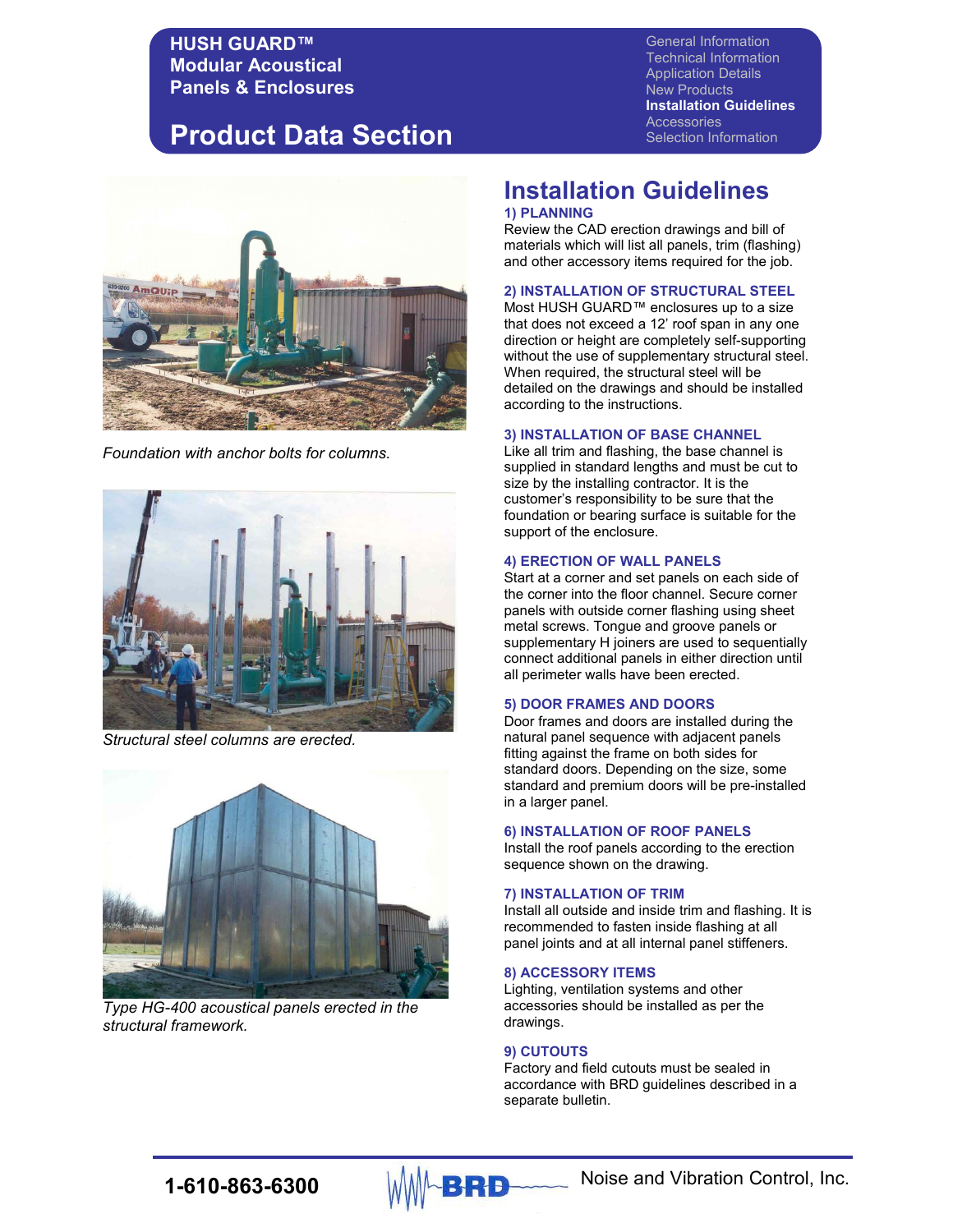### **Product Data Section**

# **Typical Installation Details**

General Information Technical Information Application Details New Products **Installation Guidelines**  Accessories Selection Information



### **Typical Tongue And Groove Typical Panel To Curb**<br>**Panel Connection**<br>**Connection Panel Connection**



**Typical 90 Degree Panel Typical Panel To Wall Connection** 

# **Connection Connection**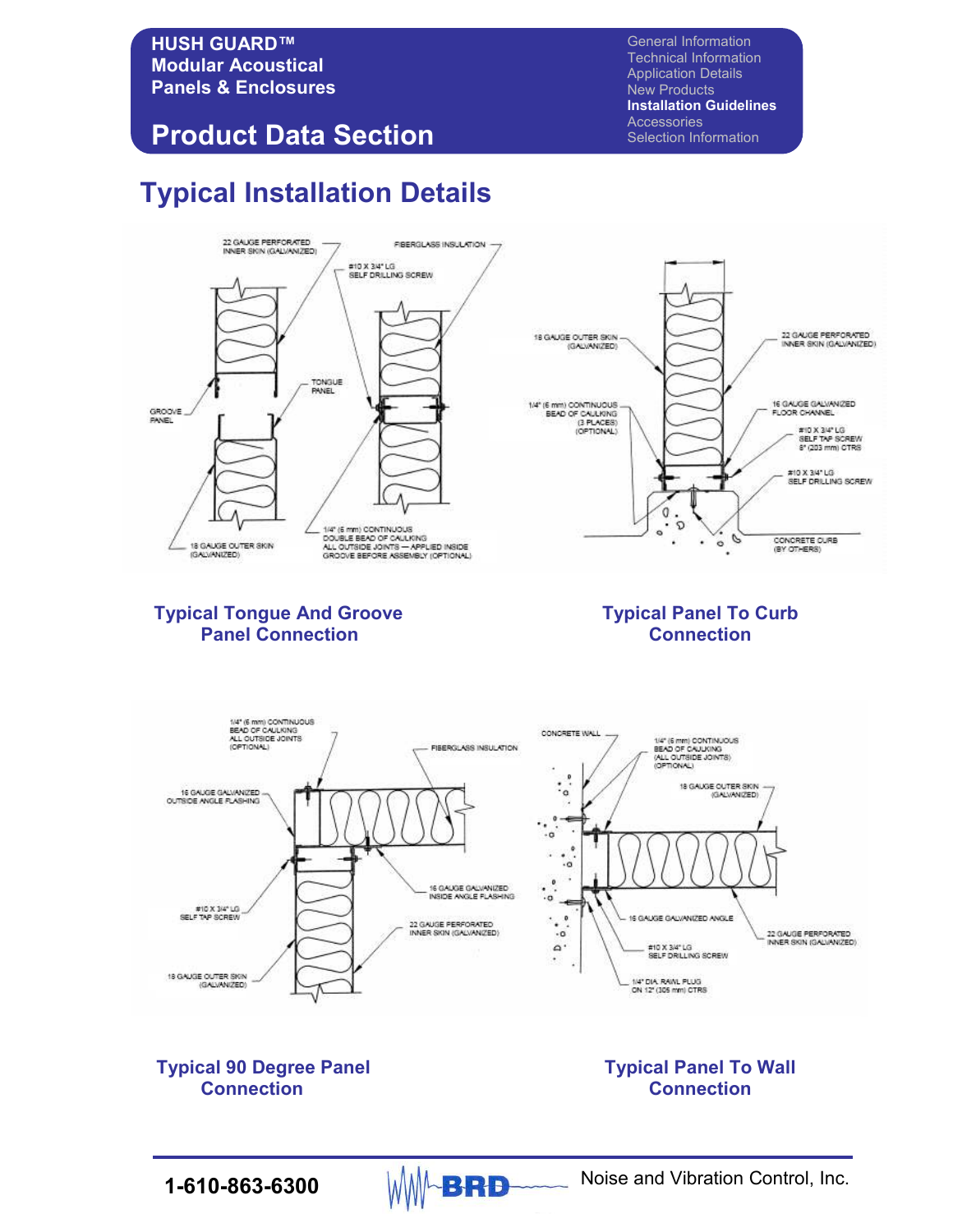### **Product Data Section**

*Grinder enclosure using HUSH GUARD™HG-400-SC panels. Scrap feed conveyor requires a separate feed tunnel complete with access doors to meet the 85 dBA requirement.*

General Information Technical Information **Application Details**  New Products Installation Guidelines **Accessories Selection Information** 



*Type HG-400 panels are used to quiet an Amada automatic punch press. Design features include sliding access doors for material flow and integration of the control panel in the right side of the enclosure.*

### **Minimum Design Goals For All HUSH GUARD™ Enclosures:**

- Noise abatement/reduction
- Lowest dollar per dB reduction
- Provide for maintenance/service access
- Accommodate work flow
- Occupy minimum floor space
- Meet ventilation requirements
- Provide adequate lighting
- Facilitate necessary visual access
- Aesthetic design and appearance
- Maintain maximum productivity

### **Architectural Applications For HUSH GUARD™ Enclosures:**

- Band practice rooms (see right)
- Recording/broadcast studios
- Language labs
- Medical and life sciences
- Test chambers
- Anechoic and hemi-anechoic chambers
- Rooftop barriers and screens
- Voice over booths
- Educational study rooms
- Music and choral rooms
- Tape recording rooms
- Dubbing rooms
- Interview/examination rooms
- Audiometric booths
- Radio rooms



*Multiple room installation of HUSH GUARD™ HG-400 band practice rooms.*

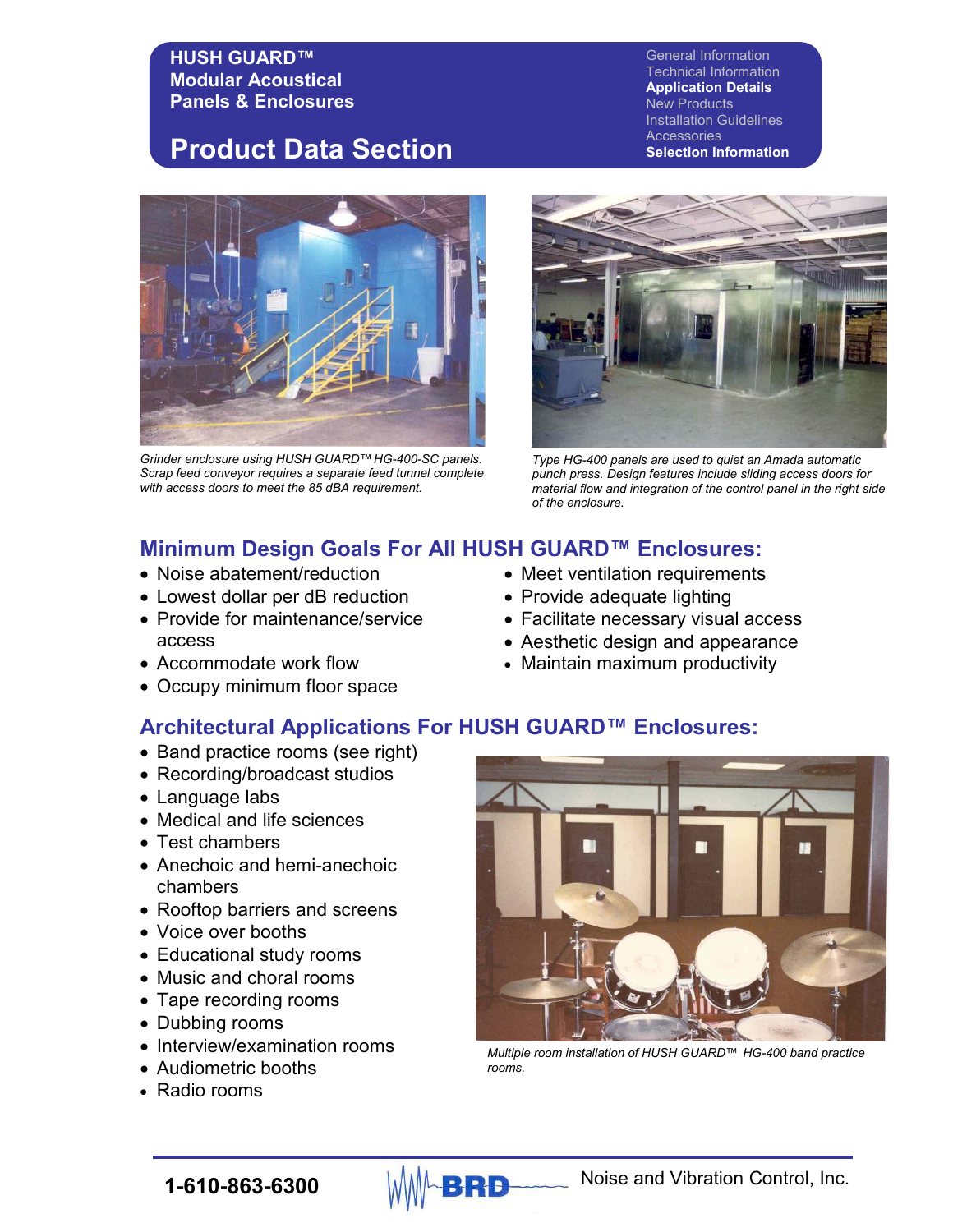## **Product Data Section**

**General Information** Technical Information Application Details

New Products **Installation Guidelines** 

**Accessories** Selection Information





**Elevation "B"**



**Typical Column Detail**

## **Typical Outdoor Sound Barrier Applications**

- Utilities and substations
- Mass transportation
- Highway barriers
- Rooftop and HVAC equipment
- Airports and military bases
- Race tracks and open recreational areas



*Rooftop sound barrier wall for HVAC unit Metering station sound barrier wall* 

- Industrial, commercial and residential
- Any outdoor equipment or noise source
- Construction barriers (portable designs available for purchase or rent)



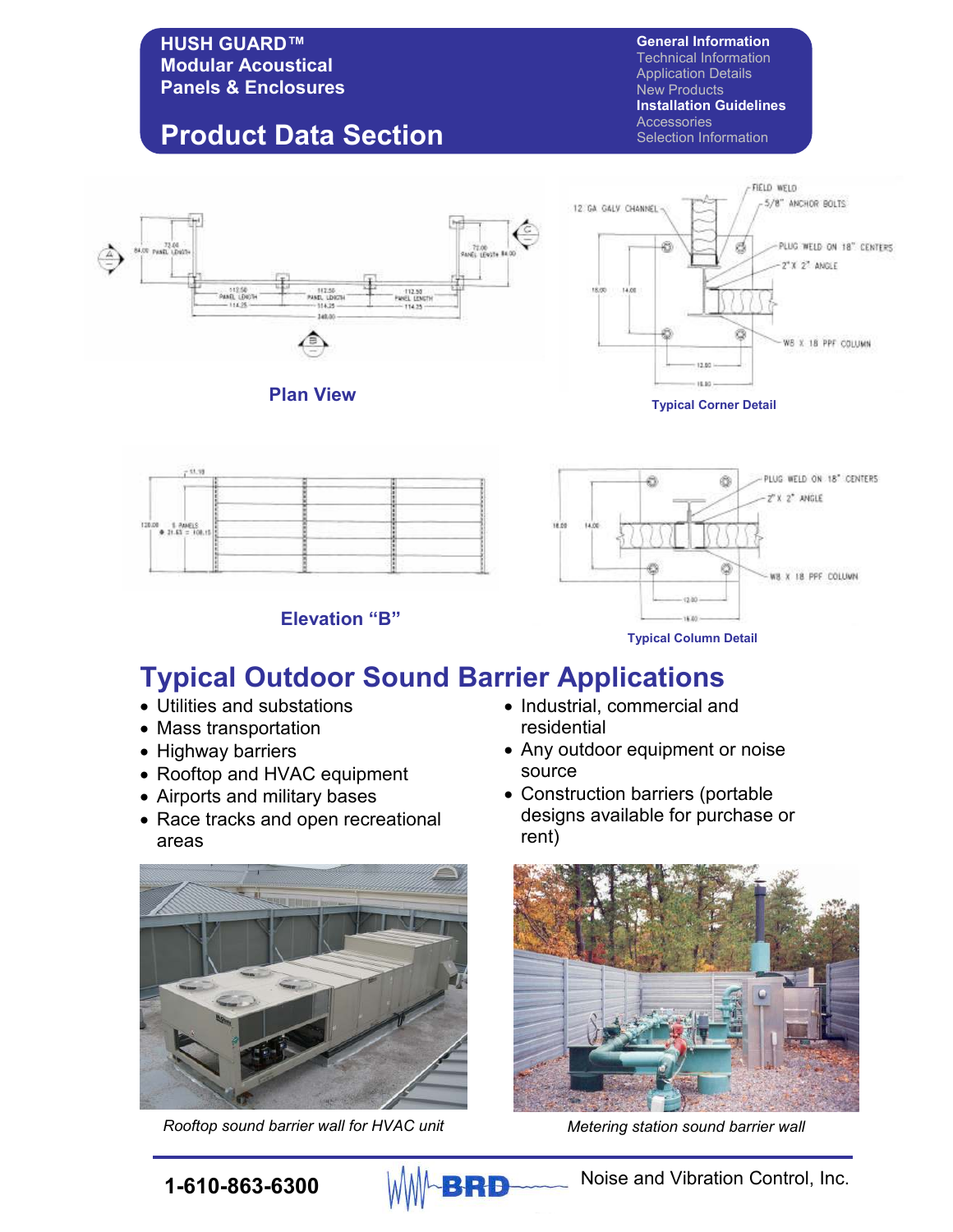**Product Data Section**

**General Information** Technical Information Application Details New Products **Installation Guidelines Accessories** Selection Information

## **Non-Progressive Panel Joining Systems**

- Free standing roof allows removal of individual components or complete walls without disturbing roof panels
- Individual panels can be quickly and selectively removed for service access
- Minimal sheet metal screws to cause erection or reassembly problems
- No tongue and groove fastening required
- Panels and components may be removed, reconfigured or relocated to meet future enclosure needs
- Three fastening systems available
- Highest degree of design flexibility, service access and ease of installation



TYPE QR

Panel joining is done with tension latches and sponge gasketing



TYPE RH Panel joining is done with twopiece removable "H" channels

### TYPE SE

Panel joining is done with Speed-Erect patented features



**1-610-863-6300** MMA**RRD** Noise and Vibration Control, Inc.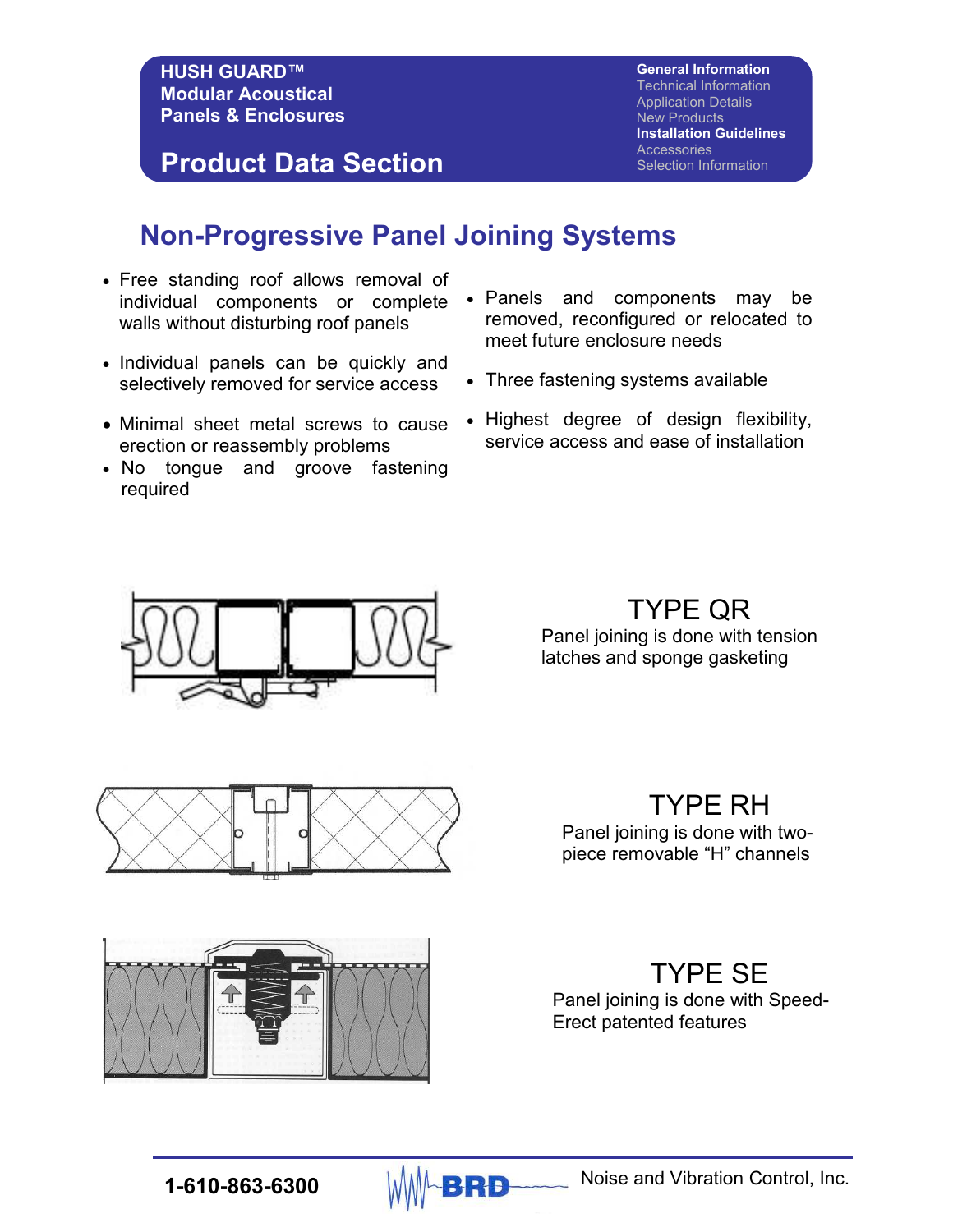## **Product Data Section**



HUSH GUARD™ type SE panel joining as shown in above exploded view allows quick and easy access to areas not serviced through doors. The illustration below shows a model HGNP-401 enclosure with partially removed roof and side wall to access the punch press fly wheel.



#### **General Information** Technical Information Application Details New Products **Installation Guidelines Accessories** Selection Information



*Type QR panel joining with tension latches.*



*HUSH GUARD™ type SE enclosure with side wall panels removed.*



*Hydraulic pump enclosure using HG-QR-200 panel fastening.* 

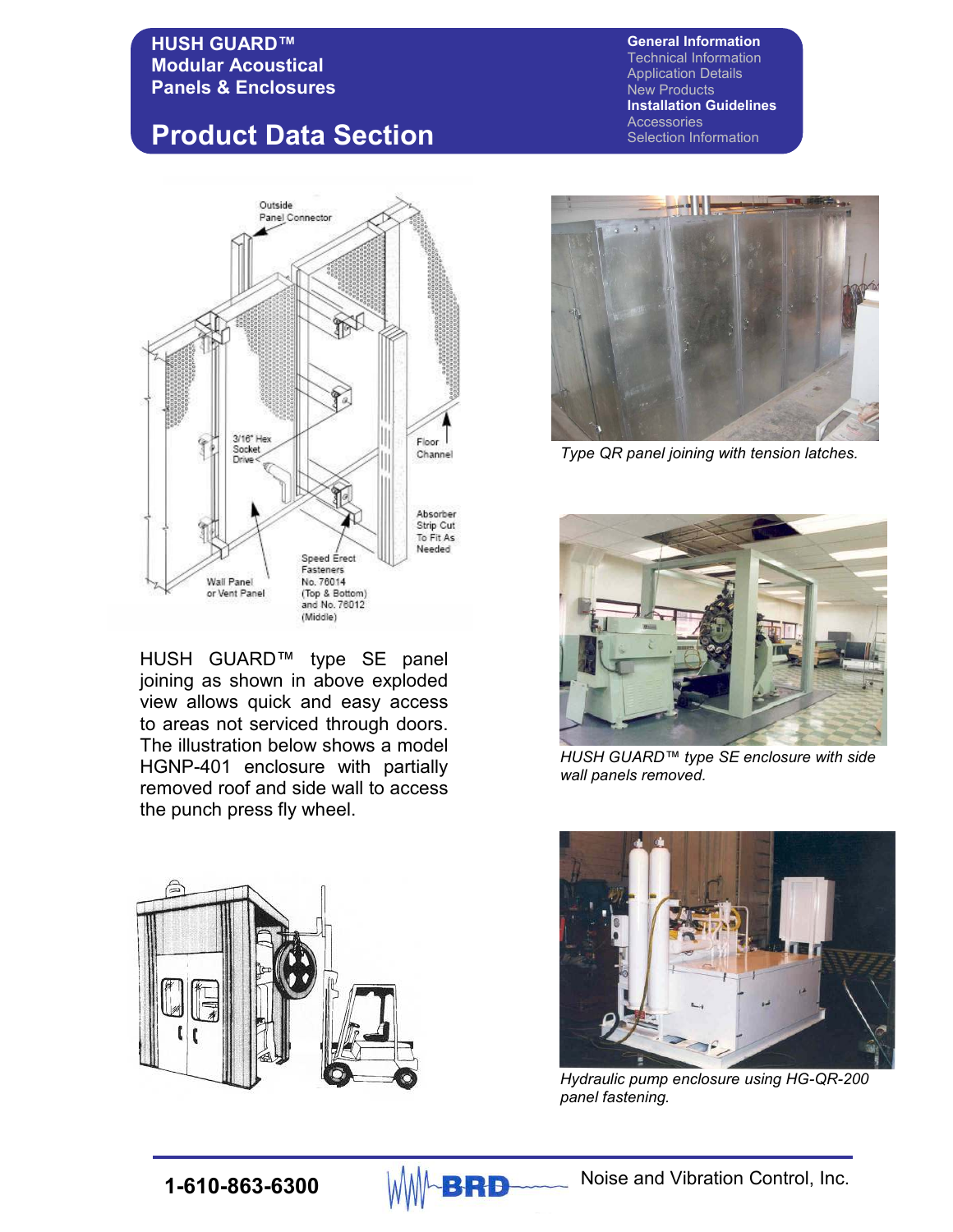**General Information Technical Information Application Details**  New Products Installation Guidelines **Accessories** Selection Information

### **Product Data Section**

## **Non-Progressive Panel Constructions**

| <b>Product</b>  | <b>STC</b><br>Rating | <b>NRC</b><br>Rating | Thickness | <b>Panel Construction</b>                                                                                                                                                   |
|-----------------|----------------------|----------------------|-----------|-----------------------------------------------------------------------------------------------------------------------------------------------------------------------------|
| <b>HGNP-201</b> | 37                   | 1.0                  | 2"        | 16 gauge damped solid outer skin and 22<br>gauge perforated inner skin sandwiched<br>around 2" of high density acoustical<br>insulation.                                    |
| <b>HGNP-401</b> | 40                   | 1.0                  | 4"        | 16 gauge damped solid outer skin and 22<br>gauge perforated inner skin sandwiched<br>around 4" of high density acoustical<br>linsulation.                                   |
| <b>HGNP-402</b> | 42                   | 1.1                  | 4"        | 14 gauge damped solid outer skin and 22<br>gauge perforated inner skin sandwiched<br>around 4" of high density acoustical<br>insulation.                                    |
| <b>HGNP-403</b> | 48                   | .95                  | 4"        | Same as construction for HGNP-402 with<br>the addition of a septum barrier layer for<br>low frequency performance<br>increased<br>(acoustic performance data is estimated). |



*Header equipment enclosure with telescoping HGNP-201 access doors.*



*Custom OEM machinery enclosure with pneumatically operated access door.*



*HGNP-402 enclosure with lift-out sliding access doors forming machine tool.* 



*Non-progressive design allows easy access to areas not serviced through door openings.*